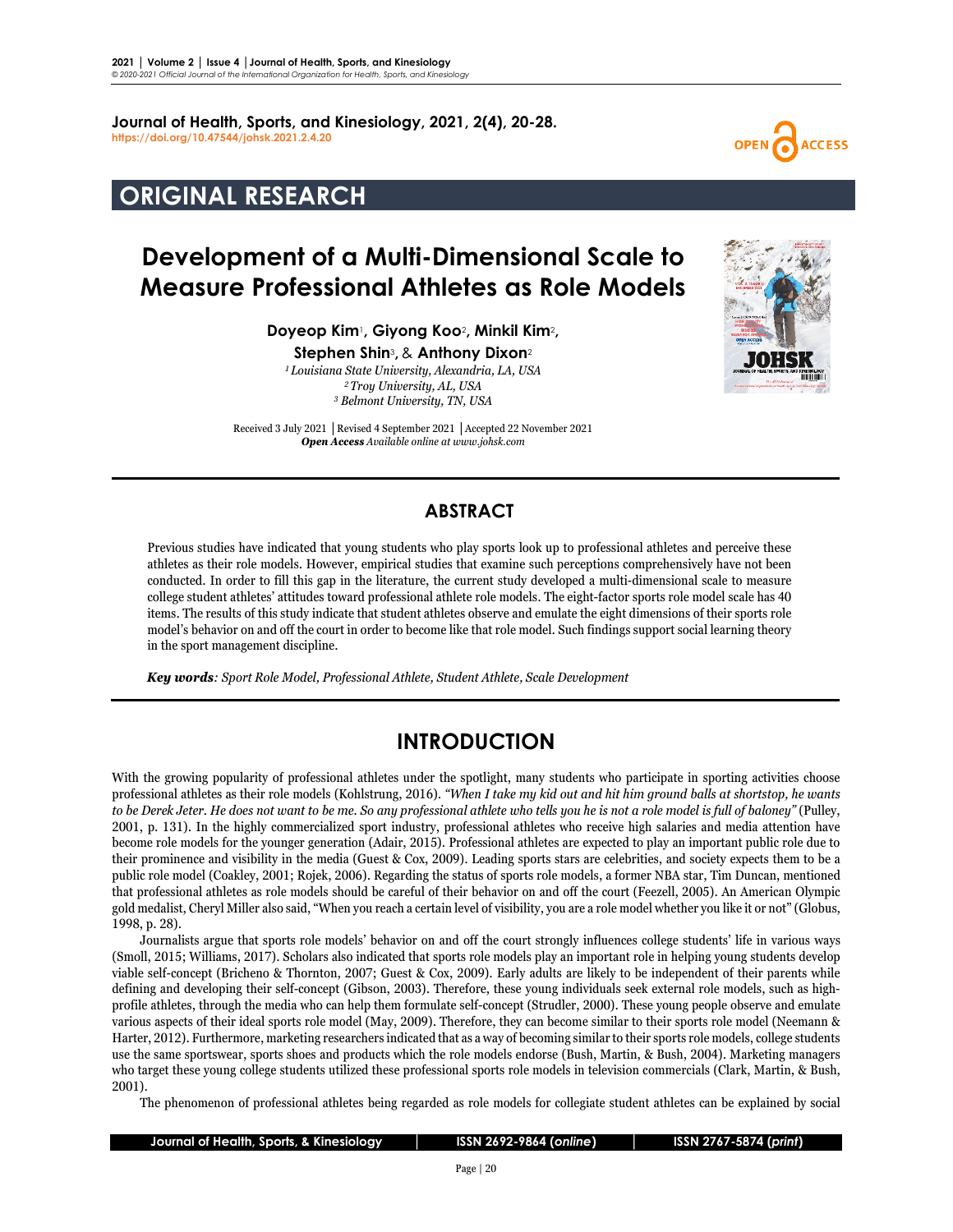learning theory (Bandura, 1977). Social learning theory indicates that individuals tend to observe others while formulating their own beliefs and attitudes. People learn a new skill or behavior by watching another prominent person, who thus plays an essential role in this learning and socialization process (Bandura, 1977). Such a process can be indirect, such as observing external role models through the mass media, because individuals' learning of a specific behavior is not necessarily related to the direct experience of that action (Bandura, 1977). Young students learn new skills, behaviors, or values by observing and following these vicarious role models presented by the media and reproduce them if these attributes and values become more critical to their life (Bandura, 1977).

Previous studies (Burch & Murray, 1999; Feezell, 2005; Globus, 1998; Harris, 1994; Kellner, 1996; Simons, 1997; Wilson & Sparks, 1996) have identified key attributes that define the concept of sports role models. The attributes include clothing styles, athletic footwear, fame, wealth, high social status, perceived positive value to society, supreme athleticism on the court, desire to win, championship, greatness throughout a career, charismatic play style, good personality, confidence, sportsmanship, fair play, community service, strong family ties, moral behaviors, hard work toward reaching a goal, dedication, commitment, love and respect for the game, and charitable work. Additionally, other studies represented several attributes of athletic role models, such as physical skills, moral behavior on and off the court, personal characteristics, interpersonal and intellectual abilities, self-actualization, giving back to society, physical characteristics, and socio-economic status (Assibey-Mensah, 1997; Bricheno & Thornton, 2007; Fleming, Hardman, Jones, & Sheridan, 2005; Giuliano, Turner, Lundquist, & Knight, 2007; Guest & Cox, 2009; May, 2009; Vescio, Wilde, & Crosswhite, 2005). However, there has been no scientific scale to comprehensively measure all these attributes of professional sports role model.

Some existing sports role model scales have been used to measure the relationship between a general sports role model concept and sport consumer behavior. For example, Rich's (1997) five-item general role model scale, developed in the management field, has been used in sport marketing research (Bush, Martin, & Bush, 2004). These previous studies found that sports role models influence young consumers' purchase intention and behavior. In addition, a three-item sports role model factor as part of the sports interest inventory scale (Funk, Mahony, Nakazawa, & Hirakawa, 2001) was used in several sport consumer behavior studies (Funk, Ridinger, & Moorman, 2003; Kim & Trail, 2010). These findings indicated the positive relationship between sports role models and consumers' interest in and attendance at sporting events. Also, Arai, Ko, and Kaplanidou (2013) included the three-item sports role model factor in their athlete brand image scale. They found that for consumers, sports role model is positively related to athlete brand image.

However, these existing scales failed to adequately capture various dimensions of the sports role model construct, such as athletic performance, professionalism, physical appearance, personality, fame/fortune, community service, and morality. Therefore, little is empirically known about the several domains which are demonstrated by sports role models and their relationships with the learning behavior of the young admirers. Therefore, the purpose of this study was to develop and validate a valid and reliable instrument to measure various aspects of the sports role model construct for college student athletes. In order to achieve the aim of the study, this study developed a multidimensional measurement tool of the sports role model scale.

## **METHODS**

### *Participants*

The researchers recruited 716 student athletes from universities in the northern region of South Korea who perceive professional athletes as their role models. The researcher provided those student athletes with the information on the research purpose, the requirement for study participation, and the informed consent letter. These students participated in the study by answering the Korean version of the questionnaire. All data were analyzed as a group and stored in the password-protected computer of the primary researcher. As a way of protecting the confidentiality of the research participants, the survey questionnaire did not contain any information that personally identifies them. The results of this study are used for scholarly purposes only and shared with other researchers of the study. There were no known physical or psychological risks, inconveniences, and discomforts that the participants might experience while completing the survey questionnaire. However, if any respondent felt uncomfortable with participating in the study, he or she was able to withdraw from completing the survey at any time.

#### *Procedures*

The English version of questionnaire items was generated and developed following a comprehensive literature review of methods for measuring attributes of sports role models. In order to examine the criterion validity of this newly-developed scale (DeVellis, 2012), the questionnaire included a self-concept measure. The study adapted the self-perception scale (Neemann & Harter, 2012), which is composed of various domains (i.e., scholastic competence, athletic competence, physical appearance, and social acceptance).

To evaluate the content validity of the sports role model scale, the questionnaire items were reviewed by a panel of five experts from departments of sport management, education, and psychology in the United States (DeVellis, 2012). Some overlapping items in terms of the athletic performance (i.e., my sports role model is a superior athlete) were removed. For the face validity of the instrument, 50 college students reviewed and responded to the items (Netemeyer, Bearden, & Sharma, 2003).

Next, two bilingual experts translated the English version of the questionnaire into Korean. Another panel of two experts interpreted the translated Korean questionnaire back to English to verify the instrument's reliability and clarify it for the eventual survey respondents. Therefore, the initial questionnaire consisted of seven factors: athletic performance (8 items), professionalism (22 items), physical appearance (7 items), personality (12 items), community service (7 items), morality (7 items), and fame/fortune (7 items).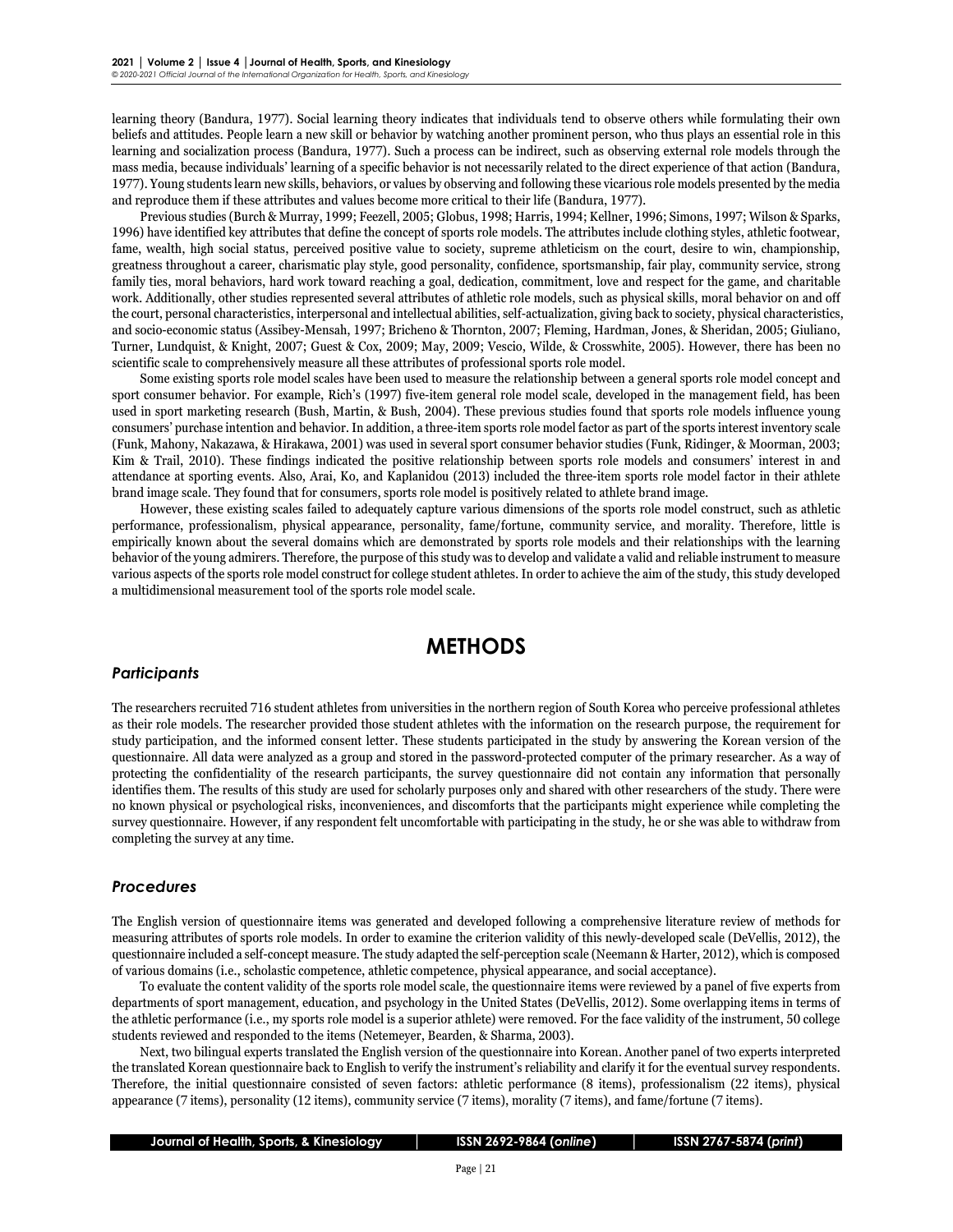### *Data Analysis*

Next, the researcher randomly split this dataset into two groups, utilizing the Statistical Package for the Social Sciences (SPSS) computer program. Gorsuch (1983) asserted that at least 200 people are needed to conduct a factor analysis. An Exploratory Factor Analysis (EFA) was conducted on the 355 respondents of the first dataset to develop the initial factor structure for the sports role model scale. A Confirmatory Factor Analysis (CFA) was conducted on the 361 participant responses of the second dataset to see if any changes to this original model should be made. Such modifications of the model were based on a combination of statistical results (i.e., model fit indices) and theoretical senses. For example, the original sports role model scale was examined and revised by model fit indices, such as RMSEA, CFI, and SRMR, which are the most rigorous measures, and theoretical interpretability of items in each factor (Schumacker & Lomax, 2010). This study utilized RMSEA, CFI, and SRMR because those fit indices that are the least influenced by sample size and parameter number. The cut-off value of RMSEA for good fit is .08; the cut-off value of CFI for good fit is .90; and the cut-off value of SRMR for good fit is .08 (Hu & Bentler, 1999). The reliability of the modified sports role model scale was examined by the internal consistency test (i.e., Cronbach's alpha).

## **RESULTS**

Of the 716 respondents, 72% were male and 28% were female. Ages ranged between 19 and 25. Study participants were considered to have positive perceptions of their sport role models' behavior on and off the court due to their mean score which was higher than 3.5 (the half-way point of a 7-point Likert scale) for all questionnaire items.

### *Exploratory Factor Analysis (EFA)*

For the EFA of the first sample of 355 participants, the 70 questionnaire items were analyzed to establish an initial factor structure of the sports role model scale. The study utilized a principal-components analysis with oblique rotation, a promax rotation technique. The KMO measure for sampling adequacy was 0.96, and the BTS value was 18,124.76 (*p* < 0.001). These figures indicate that the sample is appropriate for factor analysis. The principal-components analysis identified eight factors with 67 items, explaining 66.76% of the total variance. After careful examination of the pattern matrix, 13 of the EFA items were discarded (AP3, AP4, PRO12, PRO21, PER2, PER5, COM1, COM2, M4, M5, M6, M7, and FF1), due to the critical issue of inappropriate theoretical justification. For example, AP3 and AP4 items were supposed to be a part of the athletic performance factor. However, they belonged to another factor (i.e., professionalism). Consequently, an eight-factor model with 54 items emerged for conducting a further CFA. As stated in Table 1, the eight factors which emerged from the EFA were professionalism (18 items,  $\alpha = 0.95$ ), personality (10 items,  $\alpha = 0.91$ ), fame and fortune (6 items,  $\alpha = 0.88$ ), athletic performance (6 items,  $\alpha = 0.90$ ), community service (5 items,  $\alpha = 0.91$ ), game outfit (3 items,  $\alpha = 0.87$ ), physical strength (3 items,  $\alpha$  = 0.82), and morality (3 items,  $\alpha$  = 0.90). This factor structure of the sports role model is almost consistent with the conceptual approaches. Six factors (i.e., professionalism, personality, fame and fortune, athletic performance, community service, and morality) were equivalent between the two models. However, physical appearance, which had been implemented, was divided into the two dimensions, game outfit and physical strength.

### *Confirmatory Factor Analysis (CFA)*

The study used the second group of 361 participants to conduct the CFA for confirming and revising the eight-factor structure, using the 54 items of the sports role model scale established by the EFA. This study examined the initial measurement model on the basis of multiple model fit indices (i.e., chi-square fit index, RMSEA, CFI, and SRMR). The results indicated that the initial eight-factor with 54-item model did not statistically fit the current data. For example, the chi-square fit index was statistically significant  $(X^2 = 3964.88, p < 0.001)$ indicating that the measurement model does not fit the data. Furthermore, the CFI fit index was 0.83, which is below the cutoff value (0.90). On the other hand, the RMSEA fit index was 0.07, which is in the acceptable model fit range (0.08). Also, the SRMR fit index was 0.06, which is deemed acceptable.

On the basis of the model fit indices results, the study modified the initial measurement model in order to obtain reasonable model fit. As a way of respecifying the current model, the study examined whether the model had low factor loading items. After careful investigation, this study deleted 10 indicators (AP1, PRO2, PRO5, PRO8, PRO13, PRO14, PRO15, PER3, PER12, and FF4) whose factor loading was less than 0.71. This approach is likely to increase the convergent validity of the model (Anderson & Gerbing, 1988). Next, the CFA was conducted again; it showed that the fit indices of the modified measurement model had improved. For instance, the chi-square fit index decreased (χ*<sup>2</sup>* = 2443.16, *p* < 0.001). Also, the CFI fit index increased to 0.88. The RMSEA fit index was the same, at 0.07. The SRMR fit index was the same, at 0.06. In spite of the respecification, the measurement model still had four indicators (AP7, PRO1, FF3, and FF5) that had a low factor loading. Therefore, those four items were deleted. The chi-square fit index decreased (χ*<sup>2</sup>* = 1906.13, *p* < 0.001). Also, the CFI fit index increased to 0.90, which meets the recommended threshold. The RMSEA fit index was the same, at 0.07. The SRMR fit index was the same, at 0.06. However, the factor loading of the Fame and Fortune item 2 (0.70) was lower than the criterion. This indicator was retained, because of its theoretical meaning, in order to create the focal construct, which should comprise at least three items.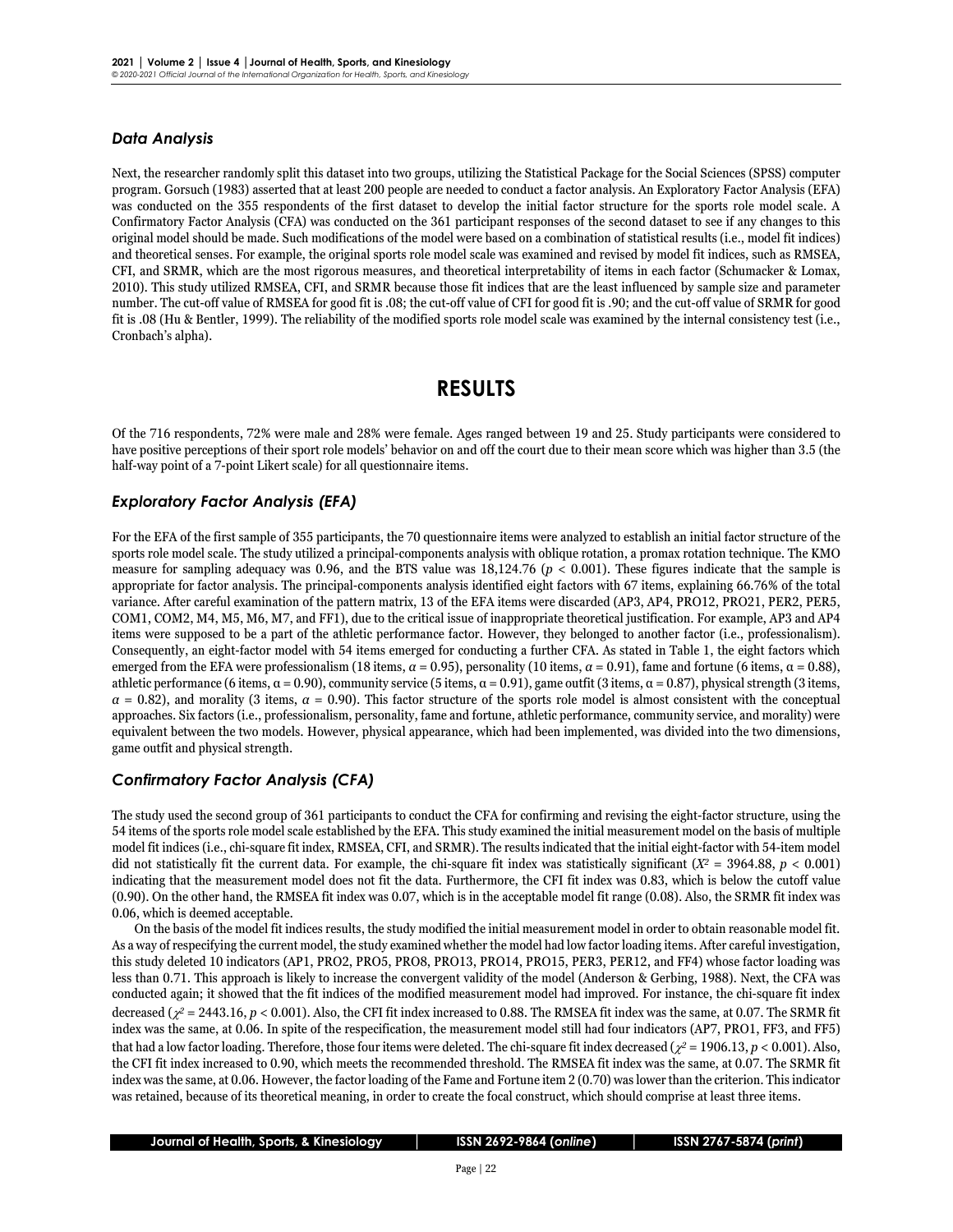### **Table 1. Rotated Factor Pattern Matrix for Sports Role Model Dimensions (n =355)**

| <b>FACTOR</b>                                        | 1            | $\overline{2}$ | $\mathbf{3}$ | 4            | 5    | $\boldsymbol{6}$ | $\overline{7}$ | 8    |
|------------------------------------------------------|--------------|----------------|--------------|--------------|------|------------------|----------------|------|
| Professionalism                                      |              |                |              |              |      |                  |                |      |
| Set example (PRO1)                                   | 0.61         |                |              |              |      |                  |                |      |
| Inspire me (PRO2)                                    | 0.47         |                |              |              |      |                  |                |      |
| Work hard (PRO3)                                     | 0.82         |                |              |              |      |                  |                |      |
| Determined person (PRO4)                             | 0.90         |                |              |              |      |                  |                |      |
| Disciplined person (PRO5)<br>Tough (PRO7)            | 0.87<br>0.69 |                |              |              |      |                  |                |      |
| Passionate (PRO8)                                    | 0.57         |                |              |              |      |                  |                |      |
| Leadership (PRO9)                                    | 0.88         |                |              |              |      |                  |                |      |
| Never give up (PRO10)                                | 0.75         |                |              |              |      |                  |                |      |
| Brave (PRO13)                                        | 0.40         |                |              |              |      |                  |                |      |
| Fair player (PRO14)                                  | 0.54         |                |              |              |      |                  |                |      |
| Sportsmanship (PRO15)<br>Desire to win (PRO16)       | 0.51         |                |              |              |      |                  |                |      |
| Dedicated athlete (PRO17)                            | 0.80<br>0.80 |                |              |              |      |                  |                |      |
| Love for game (PRO18)                                | 0.79         |                |              |              |      |                  |                |      |
| Competitive (PRO19)                                  | 0.54         |                |              |              |      |                  |                |      |
| Strong work ethic (PRO20)                            | 0.61         |                |              |              |      |                  |                |      |
| Successful player (PRO22)                            | 0.45         |                |              |              |      |                  |                |      |
| <b>Personality</b>                                   |              |                |              |              |      |                  |                |      |
| Good person (PER1)                                   |              | 0.66           |              |              |      |                  |                |      |
| Personable (PER3)                                    |              | 0.53           |              |              |      |                  |                |      |
| Loving (PER4)                                        |              | 0.72           |              |              |      |                  |                |      |
| Friendly (PER6)                                      |              | 0.69           |              |              |      |                  |                |      |
| Kind (PER7)<br>Generous (PER8)                       |              | 0.61<br>0.61   |              |              |      |                  |                |      |
| Trustworthy (PER9)                                   |              | 0.63           |              |              |      |                  |                |      |
| Humble (PER10)                                       |              | 0.86           |              |              |      |                  |                |      |
| Responsive to fans (PER11)                           |              | 0.63           |              |              |      |                  |                |      |
| <b>Fame and Fortune</b>                              |              |                |              |              |      |                  |                |      |
| High salary (FF2)                                    |              |                | 0.84         |              |      |                  |                |      |
| High social status (FF3)                             |              |                | 0.61         |              |      |                  |                |      |
| Famous (FF4)                                         |              |                | 0.54         |              |      |                  |                |      |
| Affluent (FF5)                                       |              |                | 0.56         |              |      |                  |                |      |
| Luxurious home (FF6)                                 |              |                | 0.93         |              |      |                  |                |      |
| Expensive car (FF7)                                  |              |                | 0.88         |              |      |                  |                |      |
| <b>Athletic Performance</b>                          |              |                |              |              |      |                  |                |      |
| Excellent player (AP1)                               |              |                |              | 0.62         |      |                  |                |      |
| High-level performer (AP2)                           |              |                |              | 0.55         |      |                  |                |      |
| Best player (AP5)                                    |              |                |              | 0.89         |      |                  |                |      |
| Dominate competition (AP6)<br>Charismatic play (AP7) |              |                |              | 0.79<br>0.51 |      |                  |                |      |
| Exemplary performance (AP8)                          |              |                |              | 0.61         |      |                  |                |      |
| <b>Community Service</b>                             |              |                |              |              |      |                  |                |      |
| Giving back (COM3)                                   |              |                |              |              | 0.53 |                  |                |      |
| Help people (COM4)                                   |              |                |              |              | 0.67 |                  |                |      |
| Charitable work (COM5)                               |              |                |              |              | 0.75 |                  |                |      |
| Donate money (COM6)                                  |              |                |              |              | 0.78 |                  |                |      |
| Community service (COM7)                             |              |                |              |              | 0.62 |                  |                |      |
| <b>Game Outfit</b>                                   |              |                |              |              |      |                  |                |      |
| Clothing style (PA1)                                 |              |                |              |              |      | 0.78             |                |      |
| Athletic apparel (PA2)                               |              |                |              |              |      | 0.90             |                |      |
| Athletic footwear (PA3)                              |              |                |              |              |      | 0.90             |                |      |
| <b>Physical Strength</b>                             |              |                |              |              |      |                  |                |      |
| Physically strong (PA4)                              |              |                |              |              |      |                  | 0.78           |      |
| Physically fit (PA6)                                 |              |                |              |              |      |                  | 0.53           |      |
| Powerful (PA7)                                       |              |                |              |              |      |                  | 0.62           |      |
| <b>Morality</b>                                      |              |                |              |              |      |                  |                |      |
| Honest (M1)                                          |              |                |              |              |      |                  |                | 0.58 |
| Integrity (M2)                                       |              |                |              |              |      |                  |                | 0.57 |
| Honorable (M3)                                       |              |                |              |              |      |                  |                | 0.56 |

The study investigated the criterion validity of the modified sports role model scale. It examined the correlation coefficients between the eight factors of the sports role model construct and the four factors of the self-concept construct (i.e., scholastic competence, athletic competence, physical appearance, and social acceptance). The results indicated that these eight factors of the sports role model construct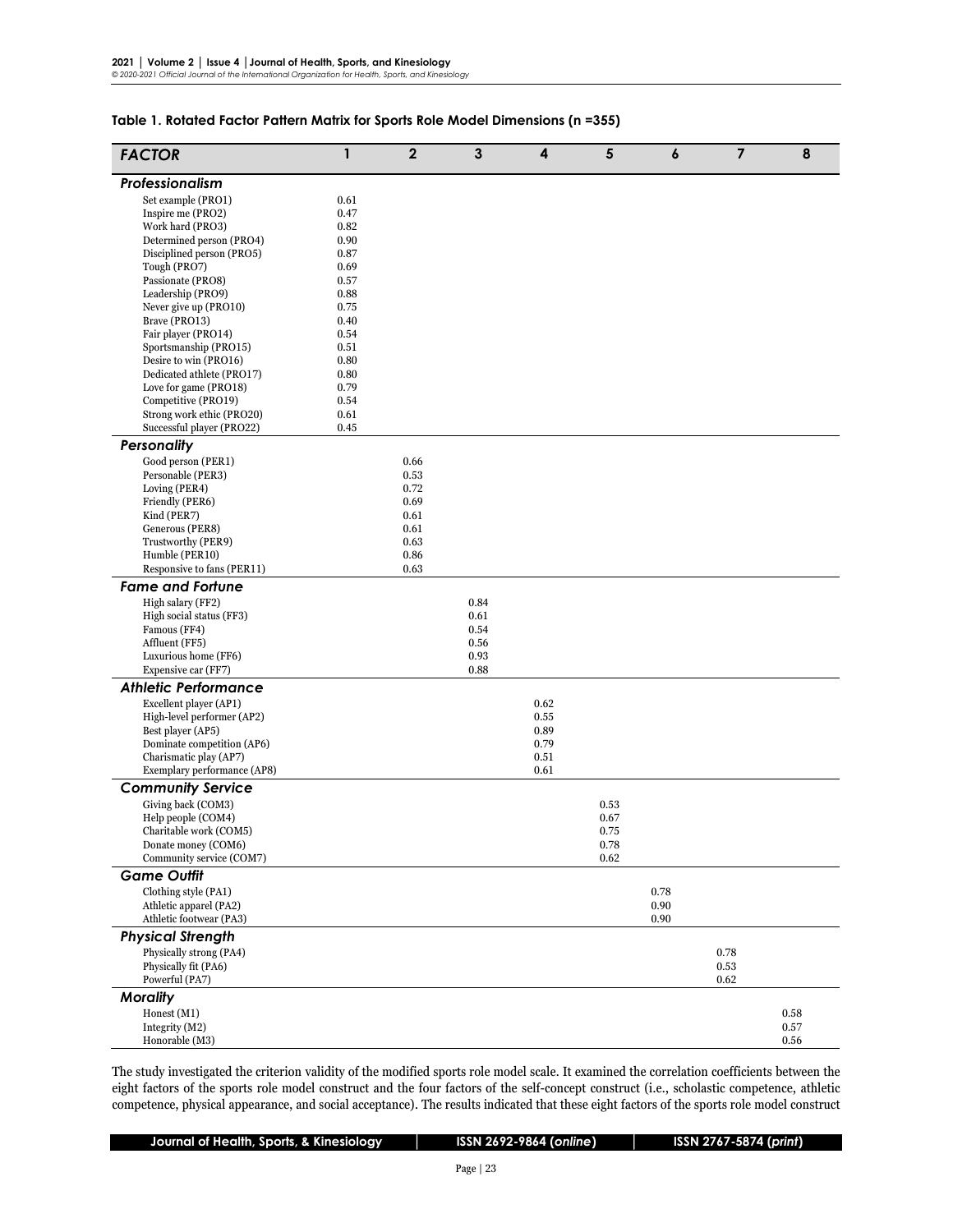are significantly correlated with the four factors of the self-concept construct. The correlation coefficients ranged from 0.20 to 0.37.

In order to verify the convergent validity of the scale, this study examined the Average Variance Explained (AVE) values of each dimension. The AVE values ranged from 0.57 to 0.74, which meet the recommended threshold (0.50). In order to verify the discriminant validity of the scale, this study tested to see if the square root of every AVE value belonging to each sub-construct is larger than any correlation among any pair of sub-constructs. The square root of all the AVE values were larger than all the correlation values among the sub-constructs, except that the correlation value between the professionalism sub-construct and the morality sub-construct was larger than the square root of the AVE value belonging to the professionalism sub-construct. The Cronbach's alpha values of all the eight factors ranged from 0.80 to 0.94, which are above the recommended threshold (0.70).

| <b>FACTOR</b>               | λ   | $\alpha$         | <b>AVE</b> |
|-----------------------------|-----|------------------|------------|
| Professionalism             |     | , 94             | .61        |
| Work hard (PRO3)            | .82 |                  |            |
| Determined person (PRO4)    | .73 |                  |            |
| Tough (PRO7)                | .72 |                  |            |
| Leadership (PRO9)           | .80 |                  |            |
| Never give up (PRO10)       | .71 |                  |            |
| Desire to win (PRO16)       | .83 |                  |            |
| Dedicated athlete (PRO17)   | .79 |                  |            |
| Love for game (PRO18)       | .82 |                  |            |
| Competitive (PRO19)         | .83 |                  |            |
| Strong work ethic (PRO20)   | .77 |                  |            |
| Successful player (PRO22)   | .76 |                  |            |
| Personality                 |     | .93              | .64        |
| Good person (PER1)          | .78 |                  |            |
| Loving (PER4)               | .80 |                  |            |
| Friendly (PER6)             | .85 |                  |            |
| Kind (PER7)                 | .87 |                  |            |
| Generous (PER8)             | .81 |                  |            |
| Trustworthy (PER9)          | .78 |                  |            |
| Humble (PER10)              | .72 |                  |            |
| Responsive to fans (PER11)  | .74 |                  |            |
| <b>Fame and Fortune</b>     |     | .88              | , 74       |
| High salary (FF2)           | .70 |                  |            |
| Luxurious home (FF6)        | .93 |                  |            |
| Expensive car (FF7)         | .93 |                  |            |
| <b>Athletic Performance</b> |     | .84              | .58        |
| High-level performer (AP2)  | .71 |                  |            |
| Best player (AP5)           | .78 |                  |            |
| Dominate competition (AP6)  | .78 |                  |            |
| Exemplary performance (AP8) | .76 |                  |            |
| <b>Community Service</b>    |     | , 92             | .72        |
| Giving back (COM3)          | .82 |                  |            |
| Help people (COM4)          | .87 |                  |            |
| Charitable work (COM5)      | .91 |                  |            |
| Donate money (COM6)         | .85 |                  |            |
| Community service (COM7)    | .77 |                  |            |
| <b>Game Outfit</b>          |     | $.\overline{88}$ | .72        |
| Clothing style (PA1)        | .78 |                  |            |
| Athletic apparel (PA2)      | .87 |                  |            |
| Athletic footwear (PA3)     | .89 |                  |            |
| <b>Physical Strength</b>    |     | $\overline{.80}$ | .57        |
| Physically strong (PA4)     | .74 |                  |            |
| Physically fit (PA6)        | .75 |                  |            |
| Powerful (PA7)              | .77 |                  |            |
| <b>Morality</b>             |     | .89              | , 74       |
| Honest (M1)                 | .83 |                  |            |
| Integrity (M2)              | .89 |                  |            |
| Honorable (M3)              | .86 |                  |            |

| Table 2. Revised Model's (n = 361) Factor Loading ( $\lambda$ ), Cronbach's Alpha ( $\alpha$ ), and Average Variance Explained |  |  |  |
|--------------------------------------------------------------------------------------------------------------------------------|--|--|--|
| (AVE)                                                                                                                          |  |  |  |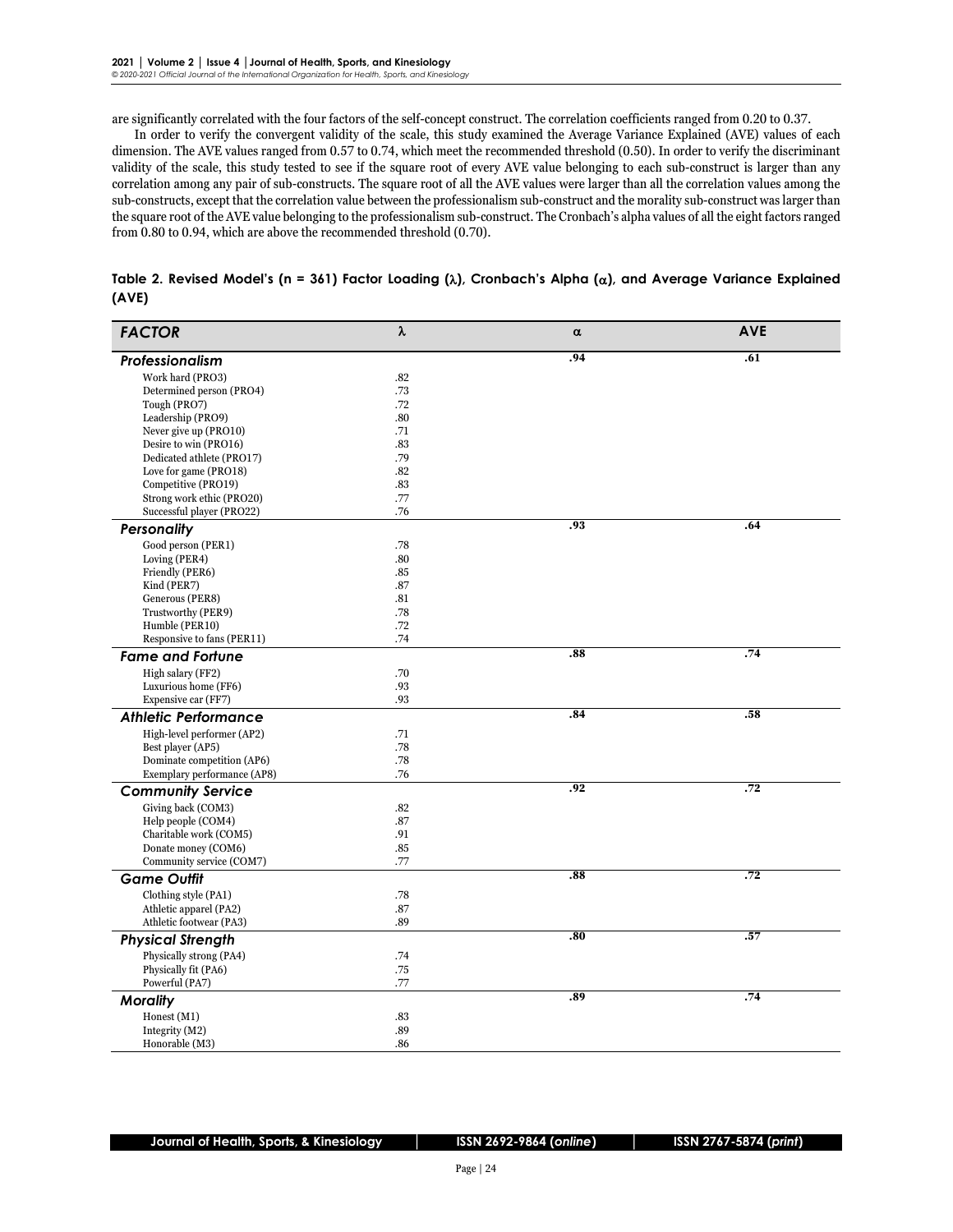## **DISCUSSION**

This current sport role model scale has comprehensively established the eight dimensions of the sports role model construct, such as athletic performance, professionalism, game outfit, physical strength, personality, fame/fortune, community service, and morality on the basis of the rigorous scale development procedure. Therefore, this multidimensional measurement tool can be used to scientifically examine scores of the eight domains which are demonstrated by sports role models and their relationships with the learning and patronage behavior of the young admirers. On the basis of the study findings, sport role model can be defined as the construct which is composed of the eight sub-constructs and positively influences admirers' self-concept development.

Consistent with social learning theory, Korean college student athletes who participated in this study seemed to perceive and learn various on- and off-court behavior of their own professional sports role model. Furthermore, the findings of this study indicated that such perception on the multiple aspects of the sports role models can help these young college students develop the several domains of their self-concept (i.e., scholastic competence, athletic competence, physical appearance, and social acceptance) and become similar to their own sports role model who exemplifies the eight dimensions. Based on these findings, it is suggested that administrators, coaches, and athletes in the professional sport organizations acknowledge this significant role of professional sports role models on college student athletes' life.

The descriptive statistics of the preliminary factor model indicated that athletic performance had the highest mean score ( $M = 6.36$ ;  $SD = 0.73$ ), whereas community service had the lowest mean score (M = 5.50; SD = 1.09) in the Korean sample. In other words, the highest score of athletic performance might be attributable to learning by heart just for scores in Korean society. On the other hand, the possible reason for the lowest score of community service in the sample was that Korean professional athletes are little involved in the community service. Based on these findings, it is suggested that coaches and administrators in the Korean sports associations help college student athletes balance their school work and athletics, while encouraging professional athletes to give back to the community and establishing more community service programs.

The factor analysis revealed eight dimensions: professionalism, personality, fame and fortune, athletic performance, community service, morality, game outfit, and physical strength. Athletic performance was the most significant aspect that makes high-profile athletes role models. Student athletes watch and learn superior on-court performance of their sport role models to master certain sports skills and improve their athletic performance. Previous research also regarded athletic performance as one of the important domains that sports role models exhibit (Biskup & Pfister, 1999; Bricheno & Thornton, 2007; Feezell, 2005; Fleming et al., 2005; Freedman-Doan & Eccles, 1996; Funk, et al., 2002; Giuliano et al., 2003; Guest & Cox, 2009; Harris, 1994; May, 2009; Vescio et al., 2005; Wilson & Sparks, 1996). Recently, Stephen Curry, who is widely known as the best 3-point shooter in the NBA history, has totally changed the paradigm of the modern basketball (Abbott, 2016). Many young basketball players imitate and practice Curry's prominent three-point shooting technique which led his team to the three-time championships (Abbott, 2016).

Professionalism was also regarded as one of the important dimensions. Professional athletes who work very hard every single day are perceived as good role models for the young generation. The literature supported the importance of professional athletes' professionalism (Biskup & Pfister, 1999; Bricheno & Thornton, 2007; Bush et al., 2004; Feezell, 2005; Fleming et al., 2005; Giuliano et al., 2003; Globus, 1998; Guest & Cox, 2009; Strudler, 2000; Vescio et al., 2005; Wilson & Sparks, 1996). Regardless of winning the championships, hard work and discipline which professional athletes exhibit on a daily basis can have a positive impact on young people's life. For example, Chanho Park, a former Major League Baseball (MLB) player, never gave up, continued to improve himself in spite of a series of injuries, and consequently broke the record for the most wins by an Asian pitcher with 124 (Terrill, 2012) . Such self-discipline and incredible work ethic which he showed throughout his MLB career encouraged young Korean baseball players and college students to work hard (Kim, 2009).

Personality also played an important role in representing sport role models. Professional athletes who have a good personality are perceived to be good role models for young learners. Superior athletes who possess a good personality are loved and praised by many fans and the media (Eisenband, 2010). These findings were consistent with the previous studies (Bricheno & Thornton, 2007; Fleming et al., 2005; Giuliano et al., 2003; McInerney & McInerney, 1998; Rich, 1997; Wescio et al., 2005; Wright et al., 1997). Good relationships with family members, teammates, coaches, fans, and opponents should be one of the crucial aspects for public sports role models. On the contrary, professional athletes who show rude or violent behavior toward opposing players, coaches, and fans cannot become a good role model for young admirers in our society (Mclendon, 2016).

Engaging in community service has been established as one of the crucial qualifications for sport role models. Professional athletes pay attention to and speak up on community issues while helping people in trouble because they receive substantial media attention and arouse public interest. The literature also supported this social responsibility aspect of sports role models (Burch & Murray, 1999; Bricheno & Thornton, 2007; Feezell, 2005; Fleming et al., 2005; Globus, 1998; Guest & Cox, 2009; May, 2009). Kevin Durant, an NBA superstar, recently donated \$10 million to support public schools and local students who are in need (Ellis, 2018). As such, the successful professional sports role model who contributes to the community is likely to positively influence their young admirers to work hard and succeed in their field in order to become like their role model.

Morality was also one of the essential aspects of being a good sports role model. These public sports role models should be responsible for living a moral life for their admirers. This moral aspect of sports role models is supported by the literature (Bricheno & Thornton, 2007; Feezell, 2005; Guest & Cox, 2009; Miller Brewing Company, 1983; Vande Berg & Trujille, 1989; Wright, Wong, & Newill, 1997). The media severely blame the immoral behavior of professional athletes due to their public figure status in society. For example, an NBA legend, Kobe Bryant who is the husband and father in his family was criticized by the media and lost several endorsement contracts when he committed adultery and was prosecuted for sexual assault (Tuchman & Cabell, 2003). He apologized in public and made every effort to perform on and off the court in an excellent manner. In result, he redeemed his previous immature behavior and regained the fame as the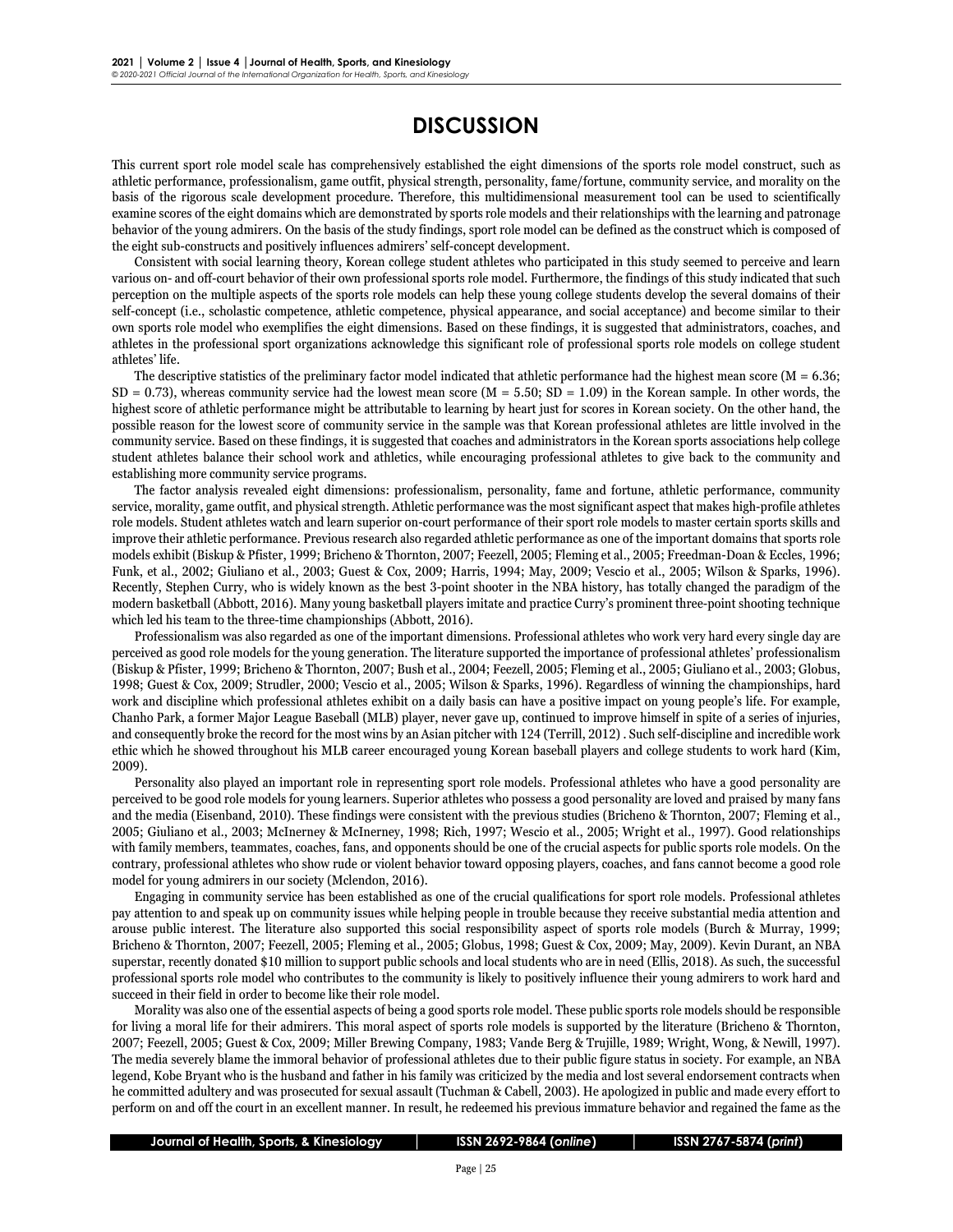superstar basketball player (Stern, 2016). Professional sports role models who live a moral life can positively influence immature admirers to become an upright and moral citizen.

Fame and fortune were identified as another significant domain. Professional athletes who earn millions of dollars receive the media spotlight and keep their celebrity status. This result was consistent with the sports literature (Assibey-Mensah, 1997; Bricheno & Thornton, 2007; Clark et al., 2001; Fleming et al., 2005; Giuliano et al, 2003; MacCallum & Beltman, 2002; Sinclair, 1997; Strudler, 2000; Vande Berg & Trujille, 1989; Wilson & Sparks, 1996). The media frequently reveal the enormous salaries, luxurious house, and expensive cars of high-profile athletes which ordinary people cannot afford to purchase in their lifetime (Badenhausen, 2018). Furthermore, professional athletes and their games are always at the center of media attention, while highly praising the superior performance in the clutches (Kell, 2016). Observing a successful career and life which their own sports role model enjoys can strongly motivate college student athletes to work hard and obtain their dream job.

However, the hypothesized physical appearance factor was further divided into two dimensions; game outfit and physical strength. This finding seems understandable. On one hand, many high-profile athletes wear their own shoes and uniform with their back number and name. College student athletes are likely to imitate the game outfit of their favorite athlete. For example, basketball players all over the world emulated Michael Jordan's long and wide shorts and jersey with an elbow band and calf sleeve, while wearing Air Jordan basketball shoes (O'Brien, 2015). Furthermore, the NBA has recently changed its basketball shoes policy which allows players to wear colorful sneakers during the game as a way of expressing their individuality (Flores, 2015). On the other hand, professional athletes show off a muscular body and tremendous power on the court. For instance, the NBA superstar, LeBron James is widely known for his incredible workout and physical strength in spite of his old age as a player (Davis, 2018). College student athletes who have their own sports role model are likely to envy such a strong physique and train the body in order to make it strong.

This newly-developed sports role model scale can help both scholars and practitioners comprehensively understand and assess the eight dimensions of the sports role model instrument. For example, sport marketing researchers can utilize the instrument to examine how each dimension influences admirers' purchase intentions for their own sports role model's merchandise and endorsement products, as well as for attendance at (or watching) games. Furthermore, the comprehensive sports role model instrument can allow professional sport league administrators to investigate which aspects of sports role models are perceived to be good or bad by collegiate student athletes. Based on the scores measured by the sports role model scale, administrators could educate and improve upon athletes' weak points. Such systematic evaluation and education on the multiple domains of sports role model behavior can help professional athletes become better role models, while improving the reputation of professional sport leagues.

Professional sport league administrators and sporting goods company marketers have utilized professional athletes for various purposes, such as regular/playoff season promotion videos, back-to-school campaigns, community service events, fan meetings, sports clinics, public service announcements, and endorsement commercials, etc. However, the selection of an appropriate athlete seems to be made intuitively rather than scientifically. This multi-dimensional sports role model instrument can provide the practitioners with scientific evidence to help them choose the most effective sports role models on the basis of relevant dimension scores. For example, it is suggested that league administrators refer to professionalism dimension scores in order to select a proper sports role model when they make films to promote a good work ethic as a way of encouraging young student athletes to study and work hard. It is also suggested that practitioners consider personality dimension scores when they plan to hold fan meeting events. Furthermore, this study suggests that the athletic performance dimension scores be used when choosing athletes who appear in promotional videos for regular season/playoff games. The community service sub-scale could be a good measure for league administrators looking for a sports role model who is eligible to conduct a campaign of community service in order to inspire social consciousness among young people.

Additionally, the current study suggests that sporting goods company marketers who target a young fashion-conscious group could consider game outfit dimension scores as a way of finding an appealing endorser. Moreover, sports drink or supplement company marketers who plan to sell their products to young consumers who want to build up a strong physique could refer to physical strength dimension scores. Finally, administrators creating public service advertisements to educate and prevent immature student athletes from engaging in immoral/criminal activities, such as premarital sex, abortion, smoking, drunk-driving, drug use, and domestic violence, could pay attention to athletes who receive high scores on the morality dimension.

Although this study's findings are significant, it has a limitation. Due to the logistical difficulty of using a random sampling technique for data collection, convenience sampling was used for the sample of South Korean university student athletes. Therefore, the samples utilized may not be representative of the larger population. Thus, the results obtained from the study should be interpreted with caution. In order to enhance external validity, a probability sampling method should be planned and implemented that would increase the sample size in broader geographic regions and other countries.

## **REFERENCES**

Adair, D. (2015, December 18). Athletes of influence. *Bounce of the ball. Retrieved* fro[m https://theconversation.com/athletes-of](https://theconversation.com/athletes-of-%09influence-the-role-model-refrain-in-sport-)[influence-the-role-model-refrain-in-sport-5](https://theconversation.com/athletes-of-%09influence-the-role-model-refrain-in-sport-)2569

Addis, A. (1996). Role models and the politics of recognition. *University of Pennsylvania Law Review, 144*(4), 1377-1468.

Arai, A, Ko, Y, & Kaplanidou, K. (2013). Athlete brand image: scale development and model test. *European Sport Management, 13*(4), 383-403.

Assibey-Mensah, G. O. (1997). Role models and youth development: Evidence and lessons from the perceptions of African-American male youth. *The Western Journal of Black Studies, 21*(4), 242-251.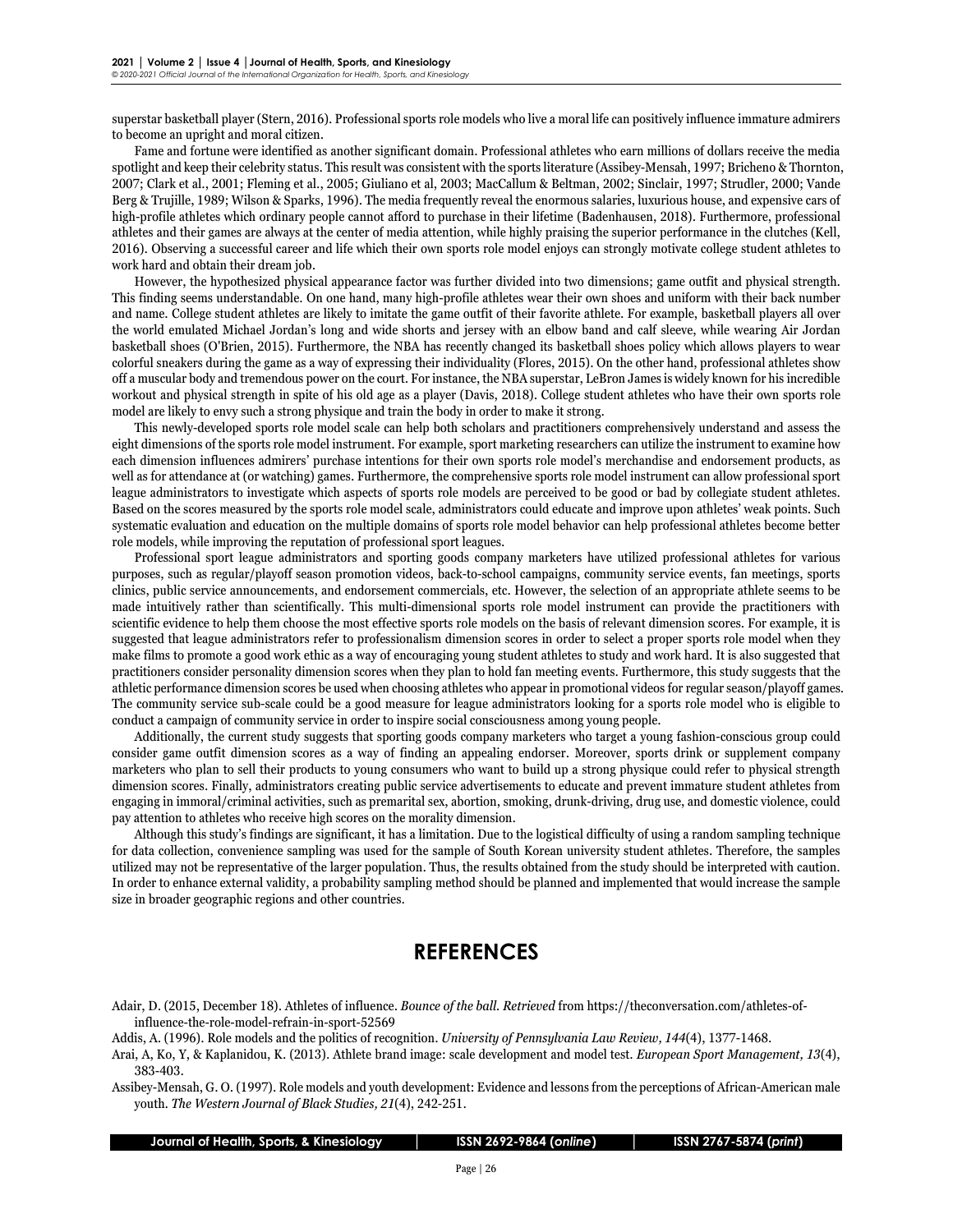Badenhausen, K. (2018, June 5). The world's 100 highest-paid athletes 2018. *Forbes*. *Retrieved* from [https://www.forbes.com/sites/kurtbadenhausen/2018/06/05/the-worlds-100-highest-paid-athletes-2018-behind-the](https://www.forbes.com/sites/kurtbadenhausen/2018/06/05/the-worlds-100-highest-paid-athletes-2018-behind-the-)numbers/#10caceab4dd0

Bandura, A. (1977). *Social learning theory.* Englewood Cliffs, N.J.: Prentice Hall.

- Biskup, C., & Pfister, G. (1999). I would like to be like her/him: Are athletes role-models for boys and girls? *European Physical Education Review, 5*(3), 199-218.
- Bricheno, P., & Thornton, M. (2007). Role model, hero or champion? Children's views about role models. *Educational Research, 49*(4), 383-396.
- Burch, H. M., & Murray, J. B. (1999). An essay on athletes role models, their involvement in charities, and considerations in starting a private foundation. *Sports Lawyers Journal, 6,* 249-271.
- Bush, A. J., Martin, C. A., & Bush, V. D. (2004). Sports celebrity influence on the behavioral intentions of generation Y. *Journal of Advertising Research, 44*(1), 108-118.
- Clark, P. W., Martin, C. A., & Bush, A. J. (2001). The effect of role model influence on adolescents' materialism and marketplace knowledge*. Journal of Marketing Theory and Practice, 9*(4), 27-36.
- Coakley, J. J. (2001). *Sport in society: Issues and controversies.* New York: McGraw-Hill.
- Davis, S. (2018, June 3). LeBron James takes immaculate care of his body, and the NBA world is in awe of it. *Business Insider. Retrieved*  from https://www.businessinsider.com/lebron-james-body-care-workouts-diet-insane-2017-10
- DeVellis, F. (2012). *Scale development: Theory and applications.* Thousand Oaks, CA: Sage.
- Eisenband, J. (2010, September 3). 2010's Most Loved Athletes. *Bleacher Report.*
- *Retrieved* from https://bleacherreport.com/articles/450276-2010s-most-loved-athletes#slide0
- Ellis, C. (2018, February 23). Kevin Durant commits \$10 million to Prince George's County public schools. *NBC Sports. Retrieved* from https://www.nbcsports.com/washington/wizards/kevin-durant-commits-10-million-prince-georges-county-public-schools
- Feezell, R. (2005). Celebrated athletes, moral exemplars, and lusory objects. *Journal of the Philosophy of Sport, 32*(1), 20-35.
- Fleming, S., Hardman, A., Jones, C., & Sheridan, H. (2005). Role models among elite young male rugby league players in Britain. *European Physical Education Review, 11*(1), 51-70.
- Flores, G. (2015, February 23). New rules: breaking down the NBA's sneaker policy. *Sole Collector. Retrieved* from [https://solecollector.com/news/2015/02/new-rules-b](https://solecollector.com/news/2015/02/new-rules-)reaking-down-the-nba-s-sneaker-policy
- Freedman-Doan, C., & Eccles, J. S. (1996). *Where have you gone Joe Dimaggio? An examination of adolescent's heroes and identity formation.* Paper presented at the Sixth Society for Research on Adolescence, Boston, MA.
- Funk, D.C., Ridinger, L. L., & Moorman, A. M. (2003). Understanding consumer support: Extending the sport interest inventory (SII) to examine individual differences among women's professional sport consumers. *Sport Management Review, 6,* 1-32.
- Giuliano, T. A. Turner, K. L., Lundquist, J. C., & Knight, J. L. (2007). Gender and the selection of public athletic role models. *Journal of Sport Behavior, 30*(2), 161-198.
- Globus, S. (1998). Athletes as role models. *Current Health, 24*(6), 25-28.
- Guest, A. M., & Cox, S. (2009). Using athletes as role models? Conceptual and empirical perspectives from a sample of elite women soccer players. *International Journal of Sports Science & Coaching, 4*(4), 567-581.
- Gorsuch, R. L. (1983). *Factor analysis*. Hillsdale, NJ: Erlbaum.
- Harris, J. (1994). *Athletes and the American hero dilemma.* Champaign, IL: Human Kinetics.
- Hu, L., & Bentler, P. (1999). Cutoff criteria for fit indexes in covariance structure analysis: Conventional criteria versus new alternatives. *Structural Equation Modeling, 6*(1), 1–55.
- Kell, J. (2016, March 19). Why Nike, Adidas are turning to celebrities in 2016. *Fortune. Retrieved* from http://fortune.com/2016/03/19/nike-adidas-kevin-hart-kanye
- Kellner, D. (1996). Sports, media culture, and race: Some reflections on Michael Jordan. *Sociology of Sport Journal, 13*, 458-467.
- Kim, Y., & Trail, G. (2010). Constraint and motivators: A new model to explain sport consumer behavior. *Journal of Sport Management, 24*(2), 190-210.
- Kohlstrung, L. (2016). *Characteristics of good role models in sports and social life. Retrieved* from https://essay.utwente.nl/69918/1/Kohlstrung\_BA\_BMS.pdf
- May, B. (2009). The good and bad of it all: Professional black male basketball players as role models for young black male basketball players. *Sociology of Sport Journal, 26*, 443-461.
- Mclendon, S. (2016, January 3). Top 10 worst sports role models of 2015. *Movie TV Tech Geeks.*
- *Retrieved* from [https://movietvtechgeeks.com/top-10-worst-sports-role-m](https://movietvtechgeeks.com/top-10-worst-sports-role-)odels-of-2015
- Neemann, J., & Harter, S. (2012). *Self-perception profile for college.* Department of Psychology. University of Denver.
- Netemeyer, R. G., Bearden, W. O., & Sughash, S. (2003). *Scaling procedures: Issues and applications.* Thousand Oaks, CA: Sage.
- O'Brien, G. (2015, March 4). Young Michael Jordan. *GQ.* Retrieved from https://www.gq.com/story/michael-jordan
- Pulley, B. (2001, March 19). Top of the lineup. Derek Jeter is must-see TV. Forbes.
- *Retrieved* from https://www.forbes.com/forbes/2001/0319/130.html#75c062d3586c
- Rich, G. A. (1997). The sales manager as a role model: Effects on trust, job satisfaction, and performance of salespeople. *Journal of the Academy of Marketing Science, 25*(4), 319-328.
- Rojek, C. (2006). Sports celebrity and the civilizing process. *Sport in Society, 9*, 674-690.
- Schumacker, R. E., & Lomax, R. G. (2010). A Beginner's Guide to Structural Equation Modeling (3rd ed.). Mahwah, NJ: Lawrence Erbaum Associates.